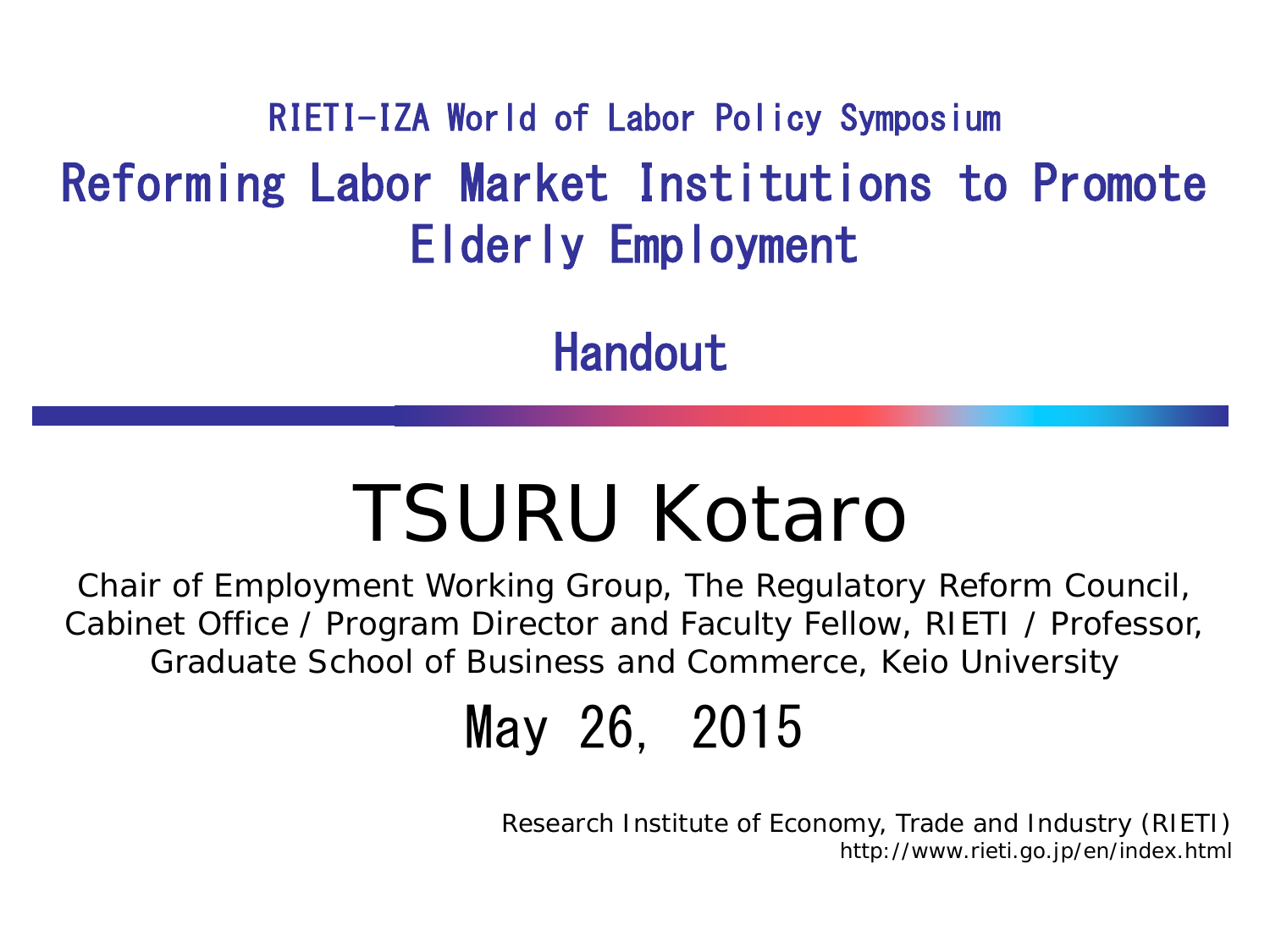### The Use of Limited-type Regular Workers to Promote Elderly Employment

26/05/2015 RIETI/IZA World of Labor Policy Symposium Reforming Labor Market Institutions to Promote Elderly Employment

Kotaro Tsuru Graduate School of Business and Commerce, Keio University RIETI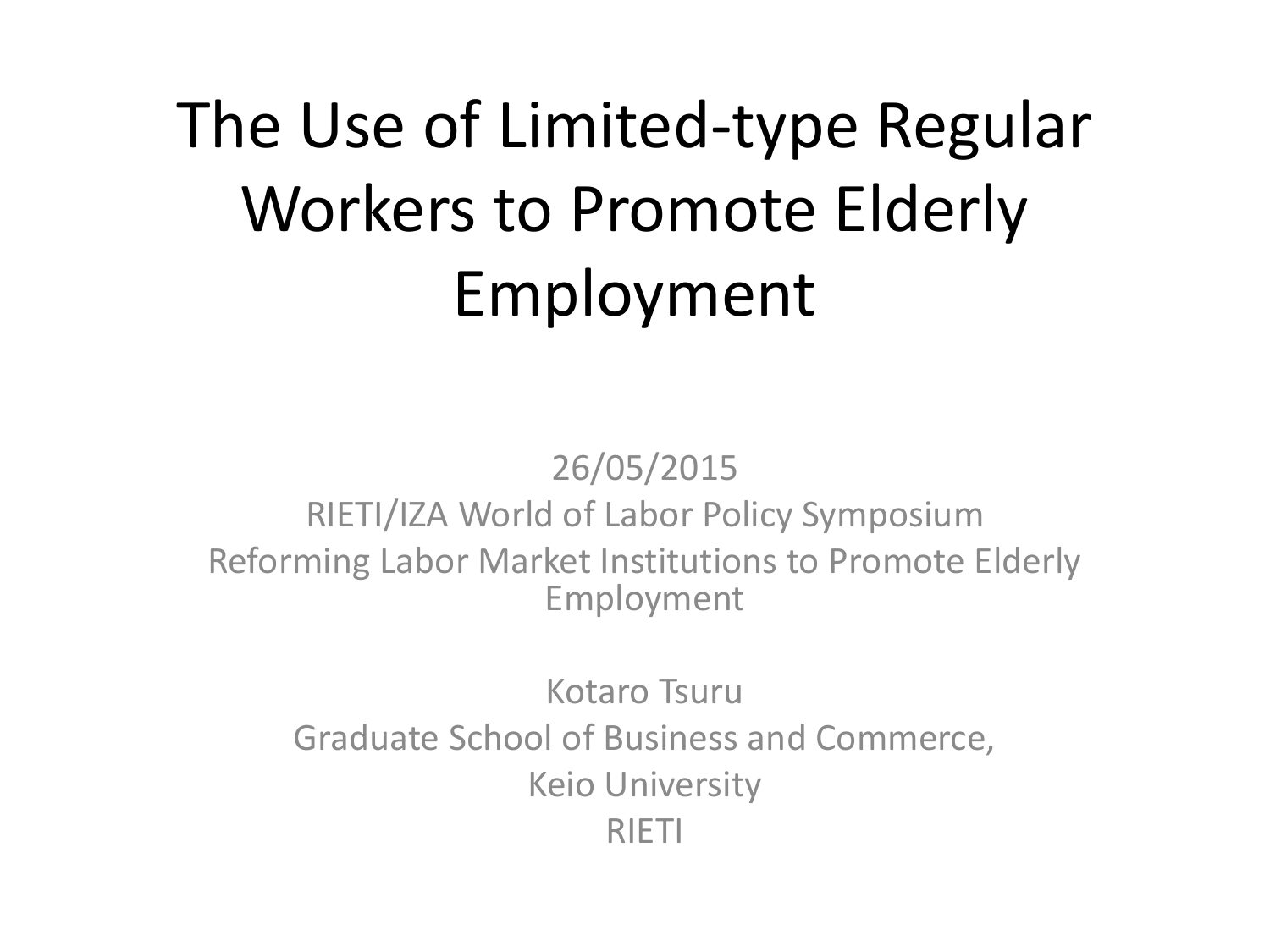### Japanese employment system in the post war period: Stylized facts from international comparison

- More prevalent long-term employment relationships
- Steeper wage profile (in terms of tenure or age)
- Late promotion
	- The majority are not differentiated from their cohort until 10 to 15 years
- There features were more prevalent in regular workers in large Japanese firms.
- See Itoh(1991), Aoki(1988), Koike (1988), Hashimoto (1989)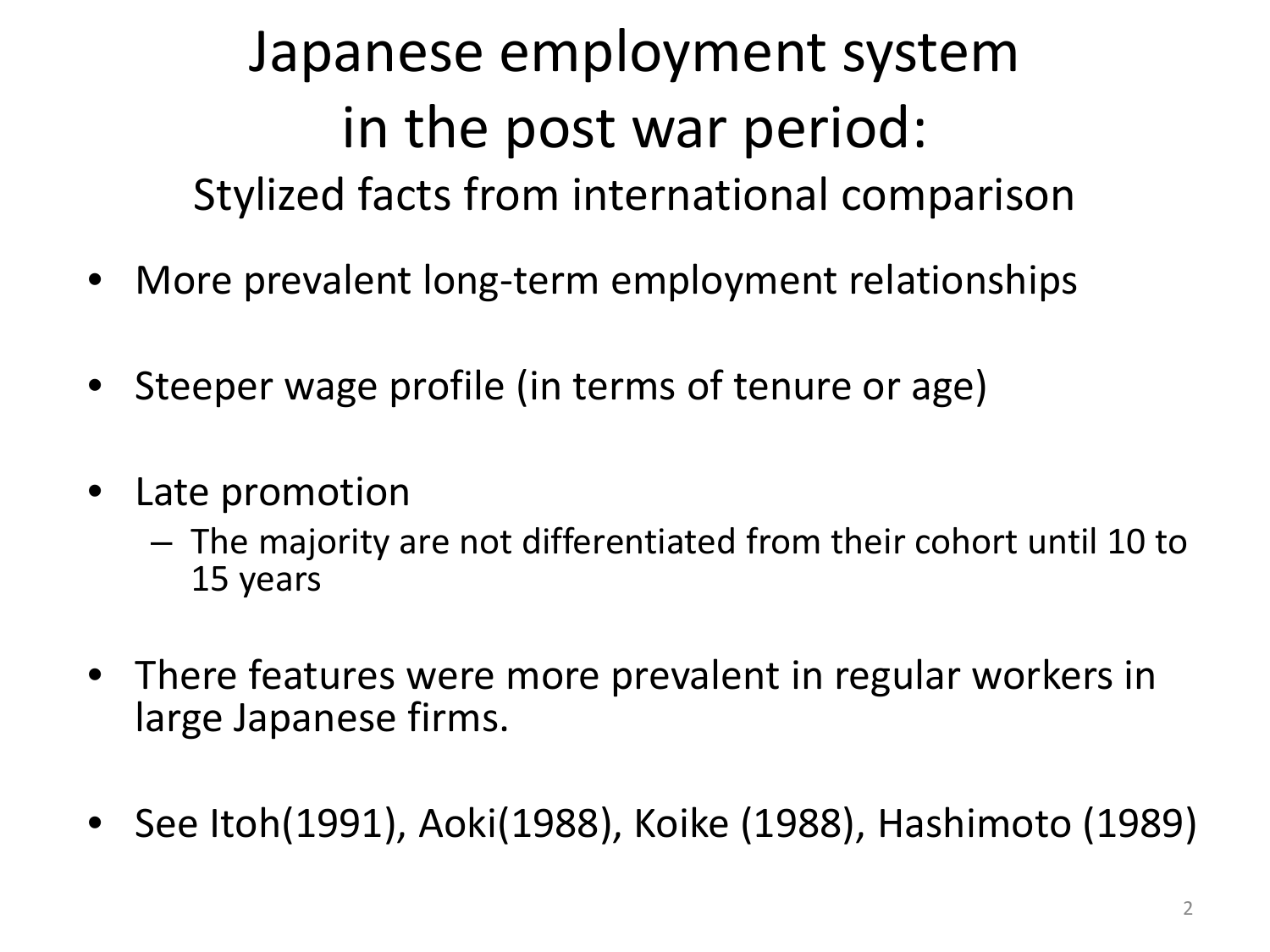### Blind side of Japanese employment system: "Unlimited scope of job duties"

- Standard definition of regular employees
	- Permanent employment status
	- Full-time work
	- Directly-employed
- In Japan, "implicit contracts" are made with regular employees.
	- They are obliged to accept future transfers to different workplaces, change of job duties, and overtime.
	- There are some cases where a disciplinary dismissal of a permanent employee who refused a job transfer or overtime work was considered legally relevant by a court.
- In this sense, regular employees have no limit to the scope or location of their work duties
	- No limitations on the scope of job assignment, place of work, and working hours
- Job demarcation is more ambiguous and fluid and wages are not attached to particular jobs.
- They should be called as "unlimited type regular employees"  $\frac{3}{3}$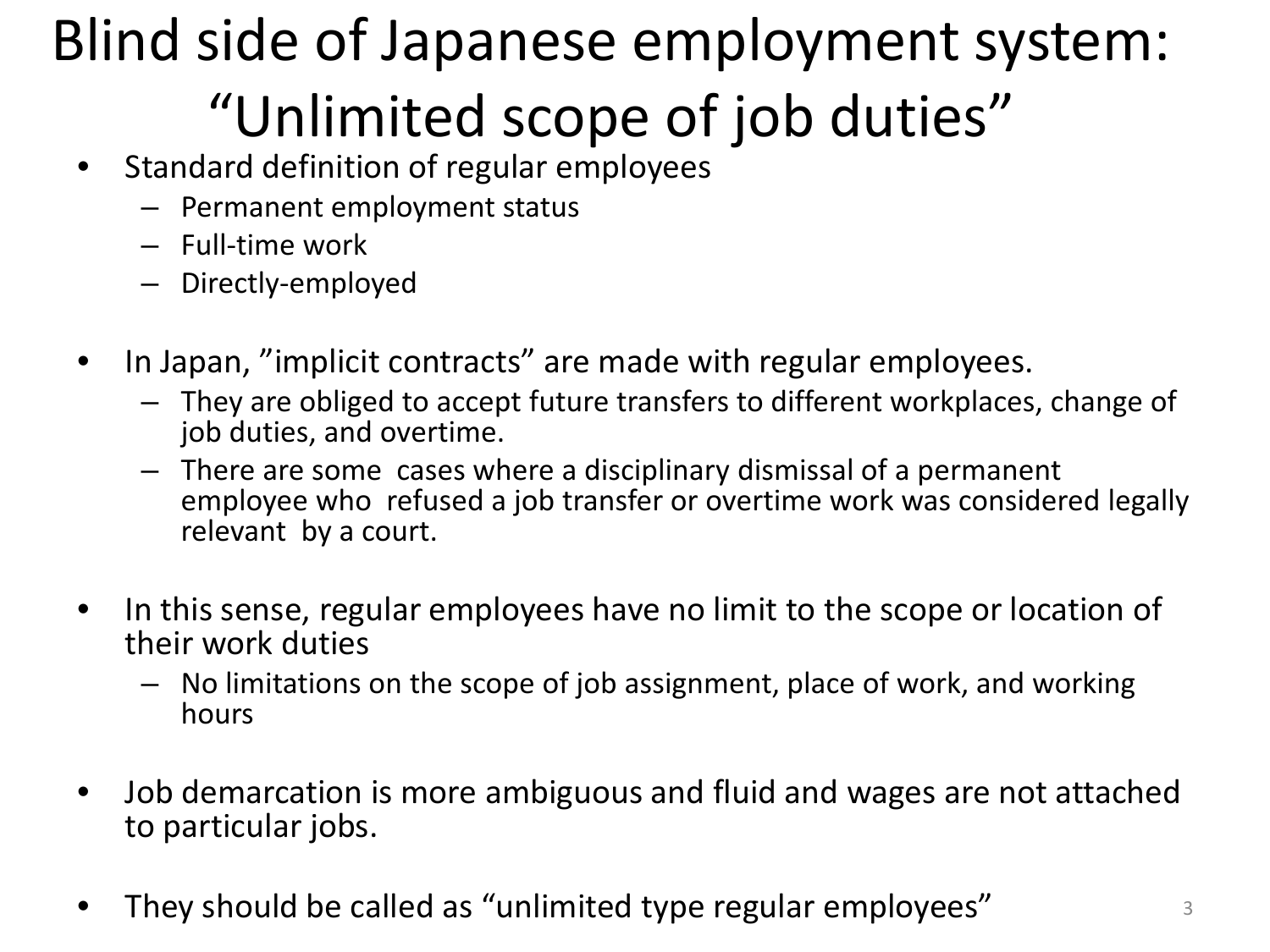### What are limited-type regular employment ?

- Job duties are clearly defined and specified ("job-based regular employment").
- They typically receive slightly lower wages compared to unlimited-type regular workers while performing the same tasks.
- No legal constraint in employing limited-type regular workers
- The survey of MHLW (2012)
	- About half of the major corporations are said to have embraced the system
	- $-$  The number of unlimited type / that of limited type = 7 : 3  $4$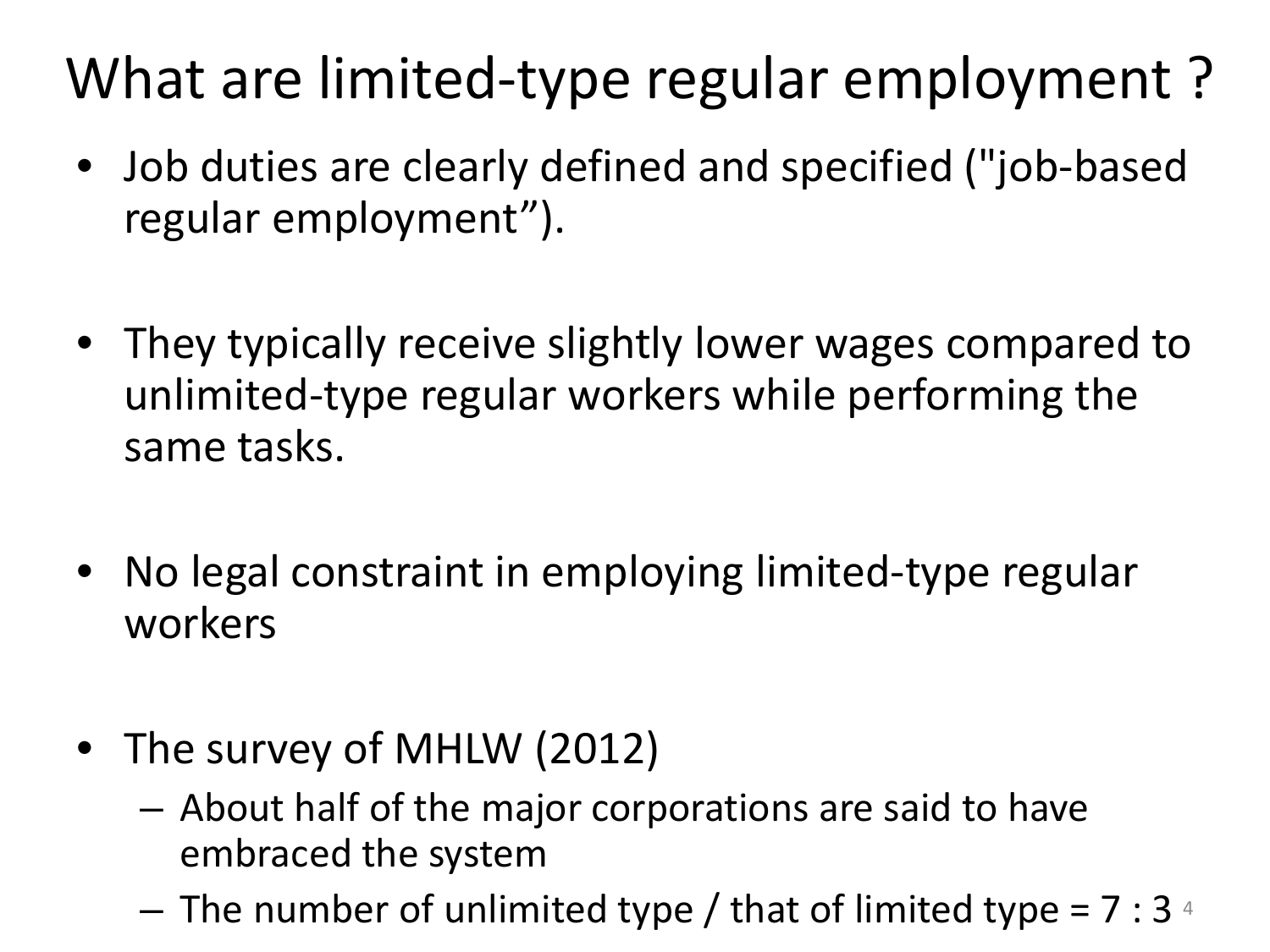### The role of personnel department

- Employers have far-reaching discretionary authority over their human resource arrangement.
- Periodic job rotation by the personnel department (centralized and synchronized labor reallocation within companies) (in large Japanese companies)
- In the US or Europe, however, job rotation is not centralized. Workers must apply for vacant posts if they want to move to different posts within companies.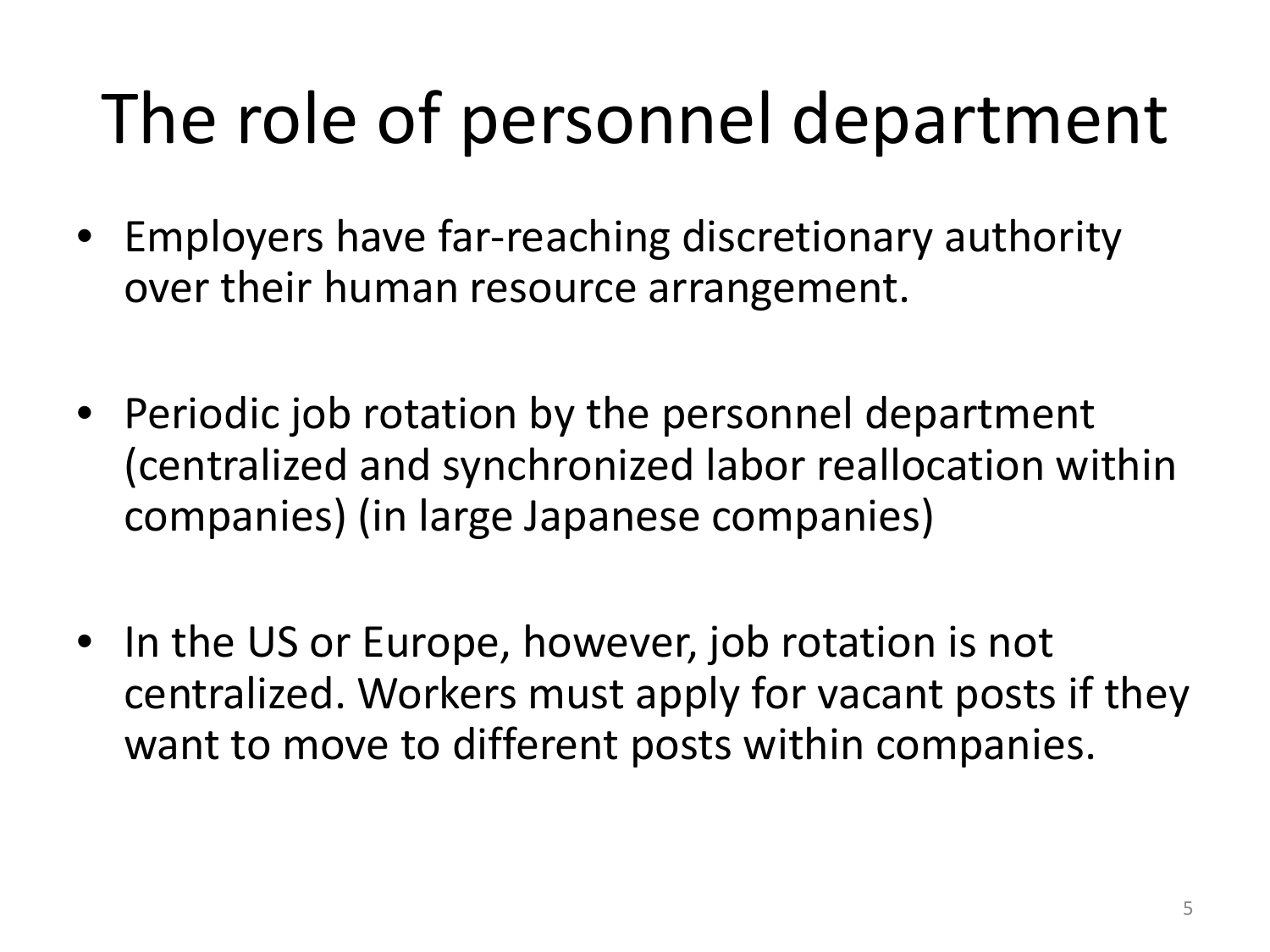### Unlimited type regular employment system and the issues of work

- The unlimited type regular employment system has created several issues with respect to the way Japanese people work today.
- Expansion of the non-regular workforce
	- Unlimited-type regular employment is "costly" (difficult to dismiss), businesses have become cautious about hiring such employees, resulting in the increase in the number of non-regular employees.
- Long working hours
	- Difficult to refuse overtime
	- The buffer for avoiding employment adjustment due to economic downturns
- Inhibiting women's active workforce participation
	- Wives are often expected to stay at home to look after the family.
	- Even when women seek regular employment, the need to raise children and care for the elderly members of their family has created an obstacle in maintaining their professional careers.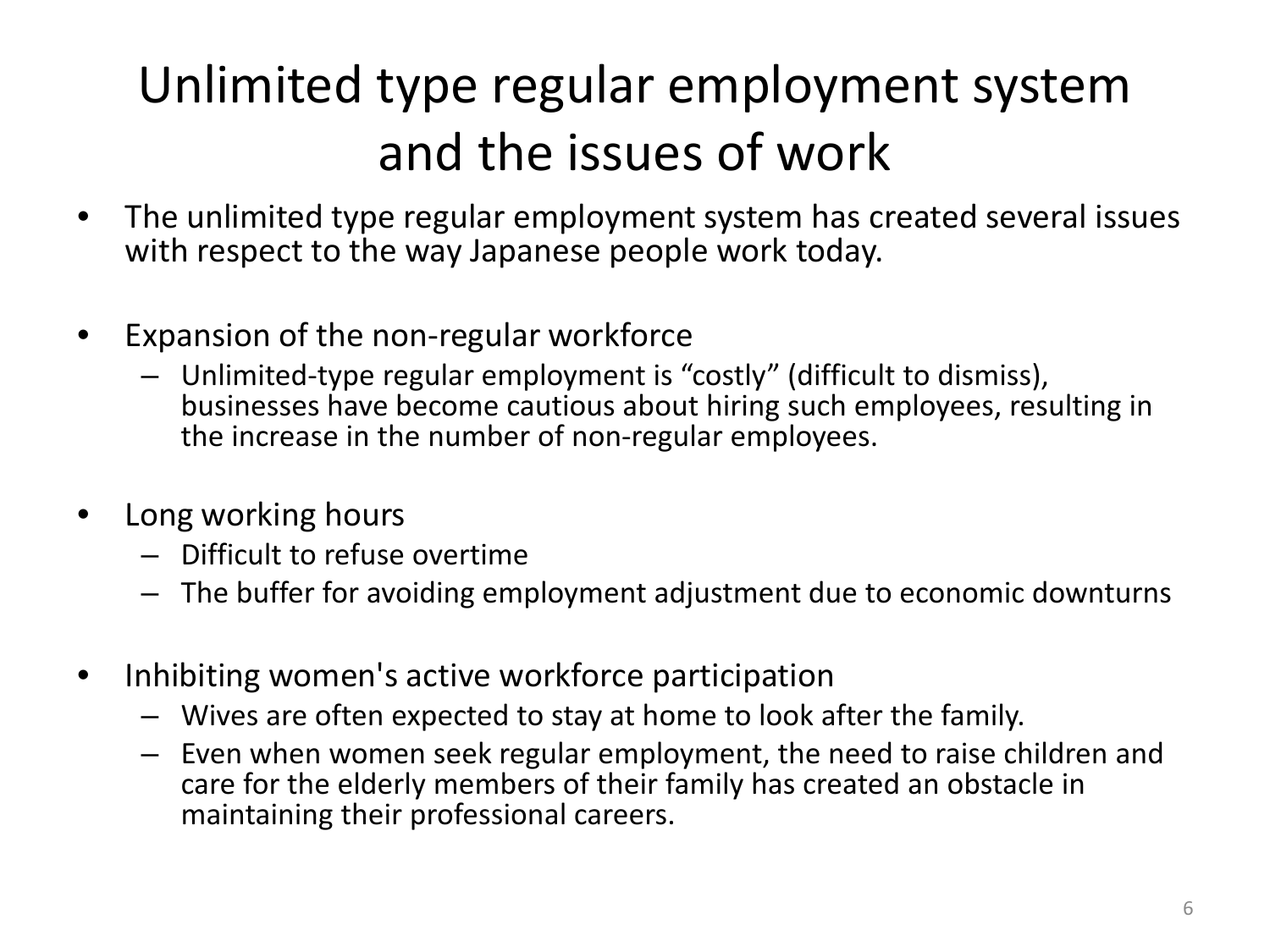### Strict dismissal rule ?

- On the question of protection of permanent workers against individual dismissal, Japan is among the group of nations with lower protection than average among OECD nations (the next slide).
- Dismissals can be more easily done at small and medium-sized enterprises (SMEs) than at large companies in Japan.
- The legal logic to prevent abusive use of an employer's right of dismissal adopted by Article 16 of the Labor Contract Law requires an objective rationality and social acceptability of individual dismissal in order to make it effective.
	- In Europe as well the principles are written into law as in Japan, and each specific case would be argued in a court. <sup>7</sup>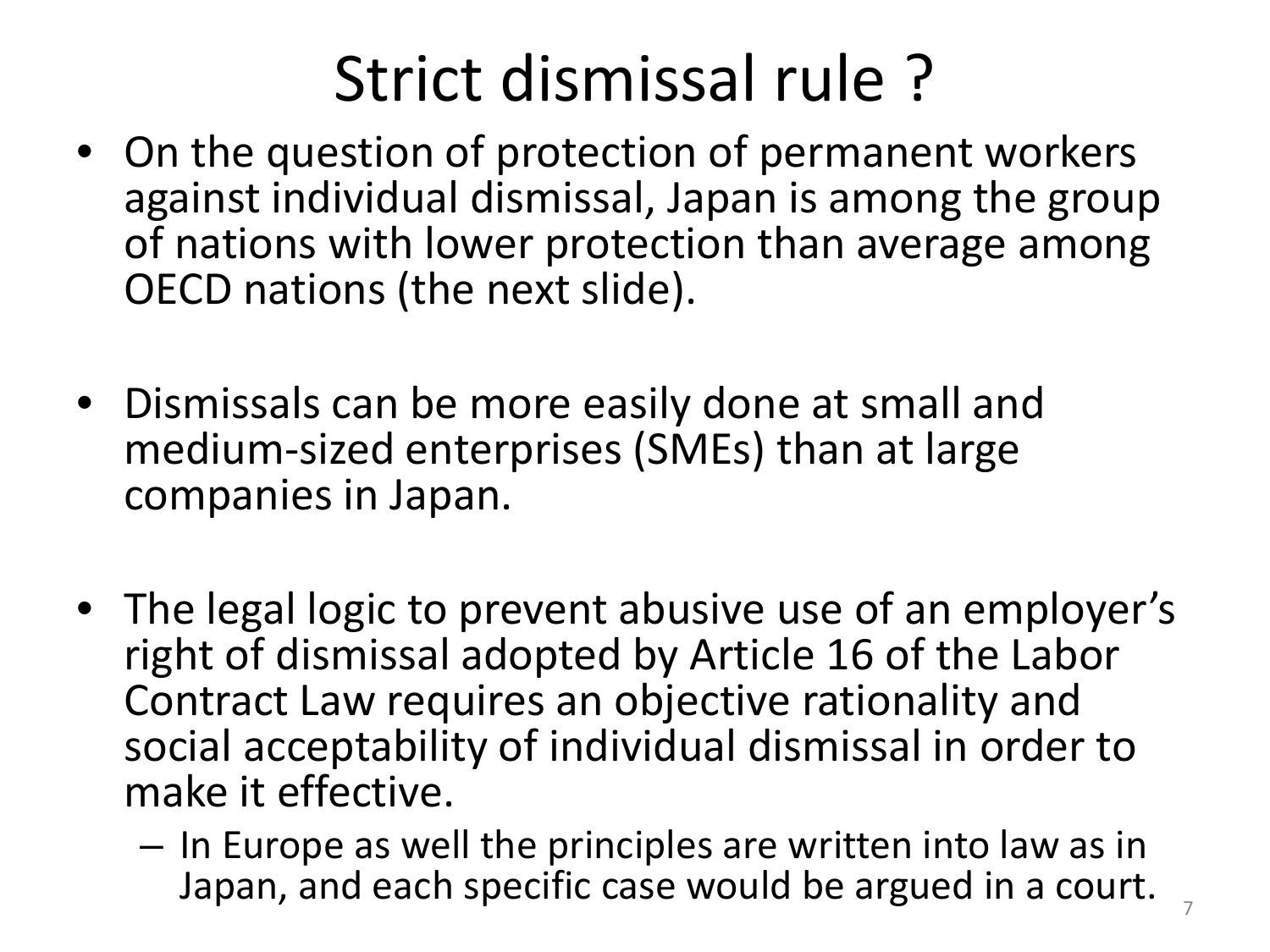### **Protection of permanent workers<br>against individual dismissal** Japan



Note: Data refer to 2013 for OECD countries and Latvia, 2012 for other countries. The figure presents the contribution of different subcomponents to the indicator for employment protection for regular workers against individual dismissal (EPR). The height of the par represents the value of the EPR indicator.

Source: OECD Employment Outlook 2013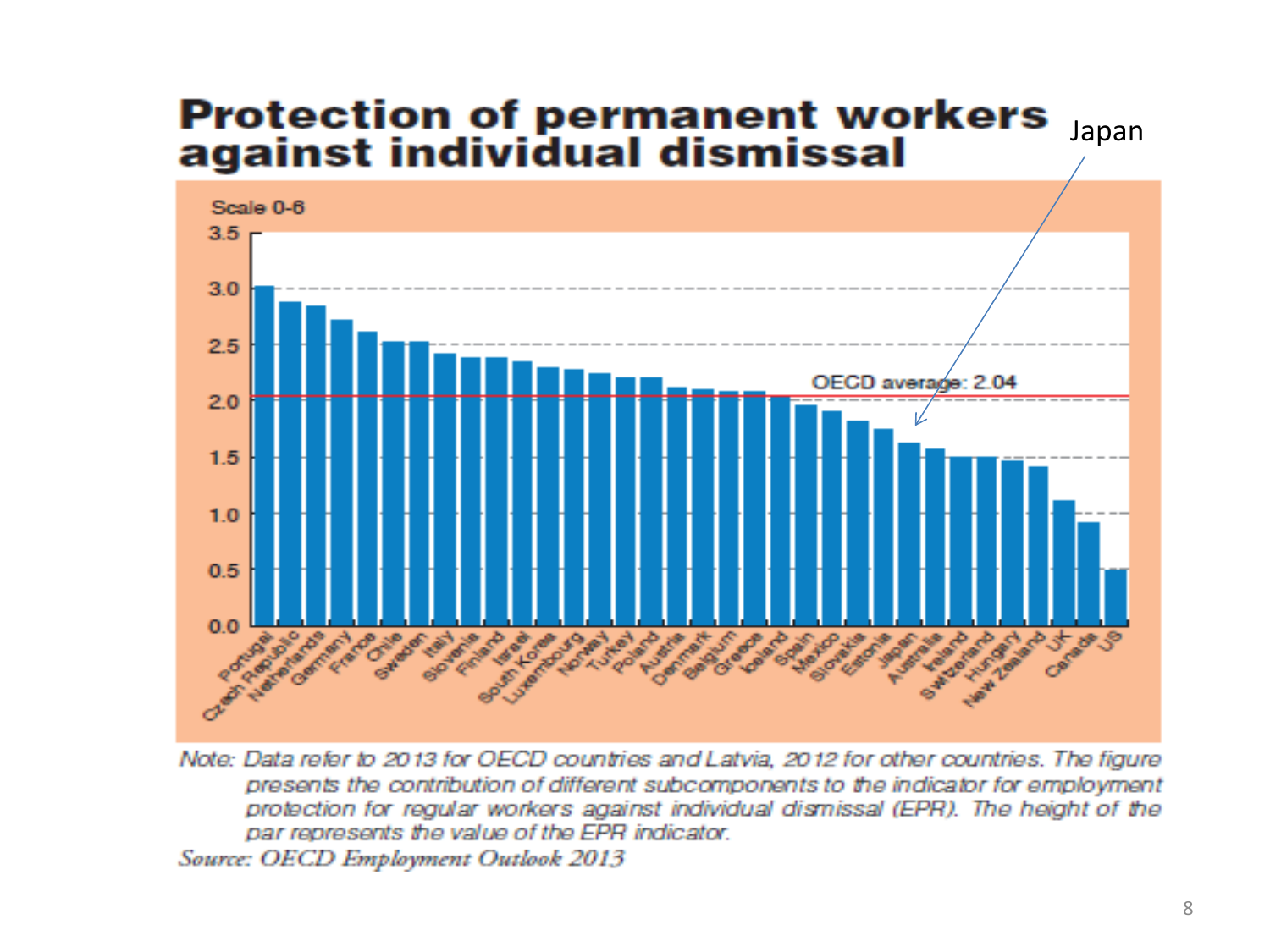Why do some managers of large Japanese companies perceive dismissal regulation to be strict?

- Following one of the four criteria to judge the legal relevancy of a dismissal for economic reasons, it must be proved that the best efforts to avoid dismissal on the part of the employers were made before the dismissal, such as asking the employee to relocate, transfer to another company or voluntarily retire.
- A court would examine whether such efforts were sufficient or not.
- This is supposed to protect job opportunities for those unlimited type permanent workers even with a change of workplace or job assignment.
- This obligation might be some burden on employers.  $\frac{1}{9}$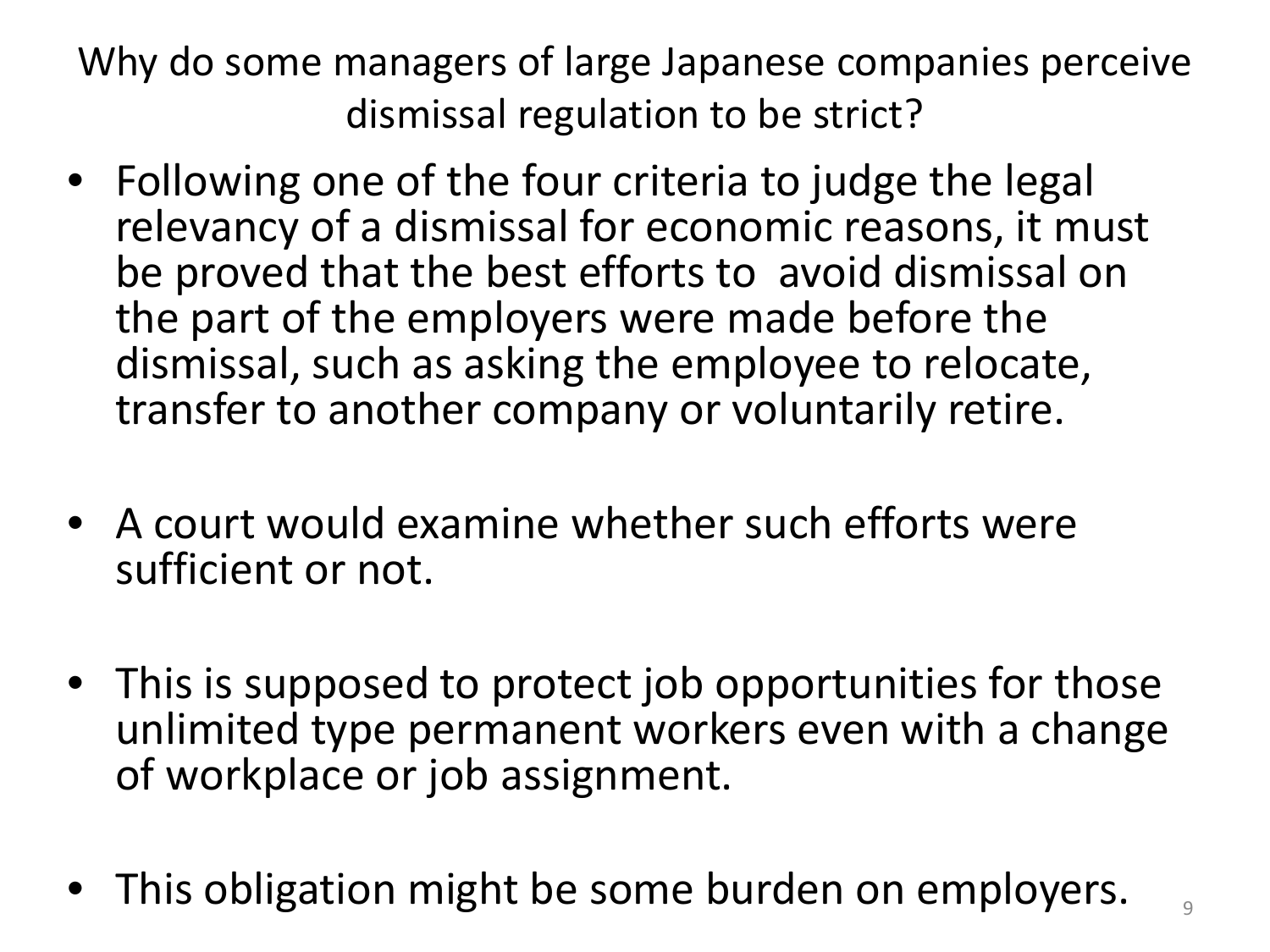### Costly middle-aged workers

- Wage is not related to particular jobs and continue to rise during the course of workers' career in large companies under the presumption that their occupational ability should increase with their tenure or age.
- Wage rises to the level that is much higher than that of their own productivity.
- Also, it is more difficult to dismiss unlimited type regular workers (due to the need for job reallocation in economic downturns).
- They have a good incentive to stay in their companies even under some negative pressure from employers, since their high wage would fall significantly if they move to another job.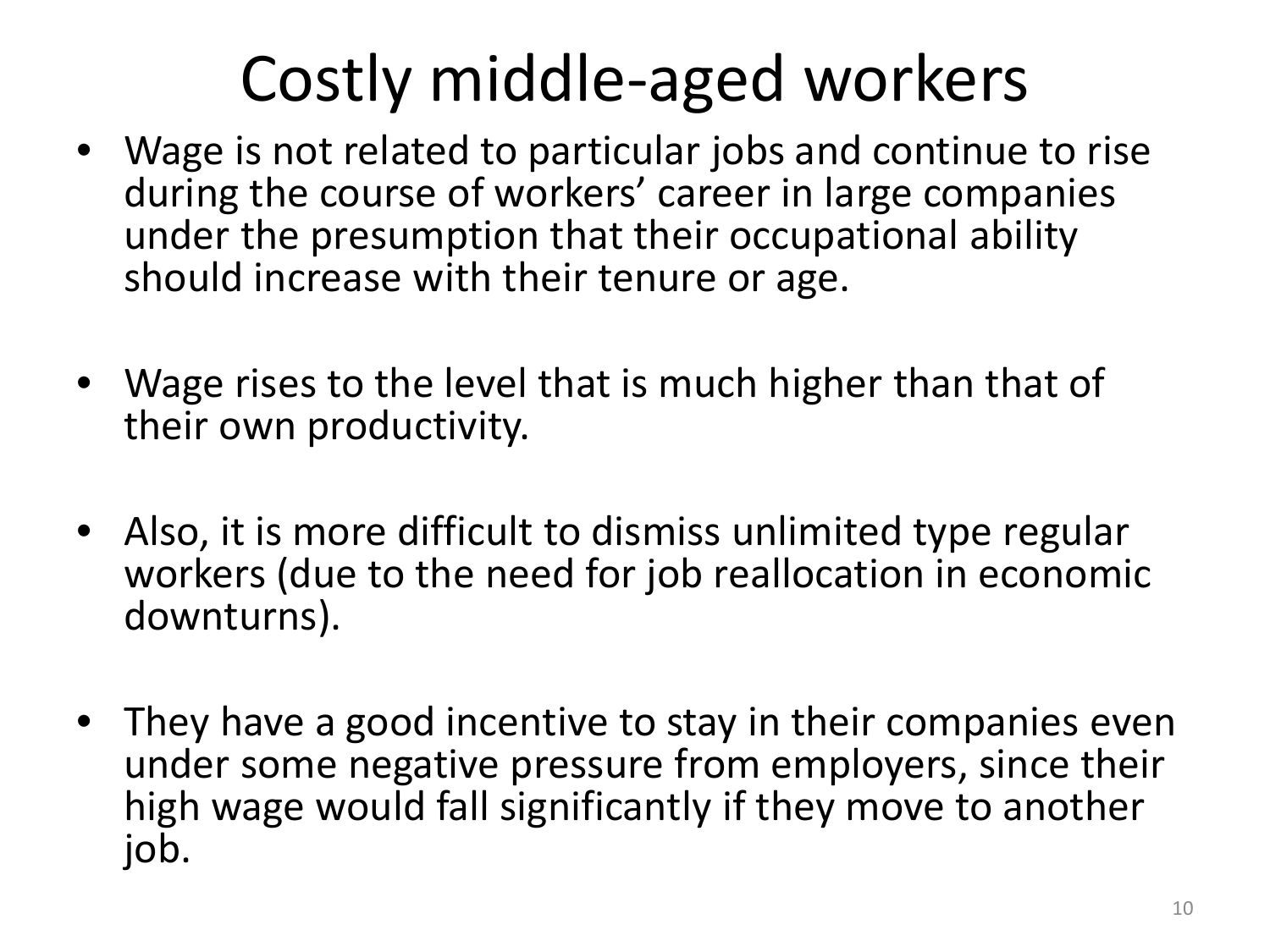

- 2. 日本は20~24歳を100, イギリス,旧西ドイツは21~24歳を100 とした指数。
- 3. 日本は製造業男子の所定内給与, イギリスは全産業男子フル 者の週当たり実収賃金。旧西ドイツは製造業男子 タイ 生産労働者については時間当たりベース, 理・事務・技術労働者については月当たりベース。
- 4. イギリズの年齢階級は, 18歳未満, 18~20歳, 21~24歳, 25 ~29歳,30~39歳,40~49歳,50~59歳,60~64歳。旧西ド イツの24歳以下の年齢階級は、18歳未満、18~20歳、21~24 歳。

(出所)経済企画庁「平成六年度経済白書」

White paper of Japanese Economy  $1992$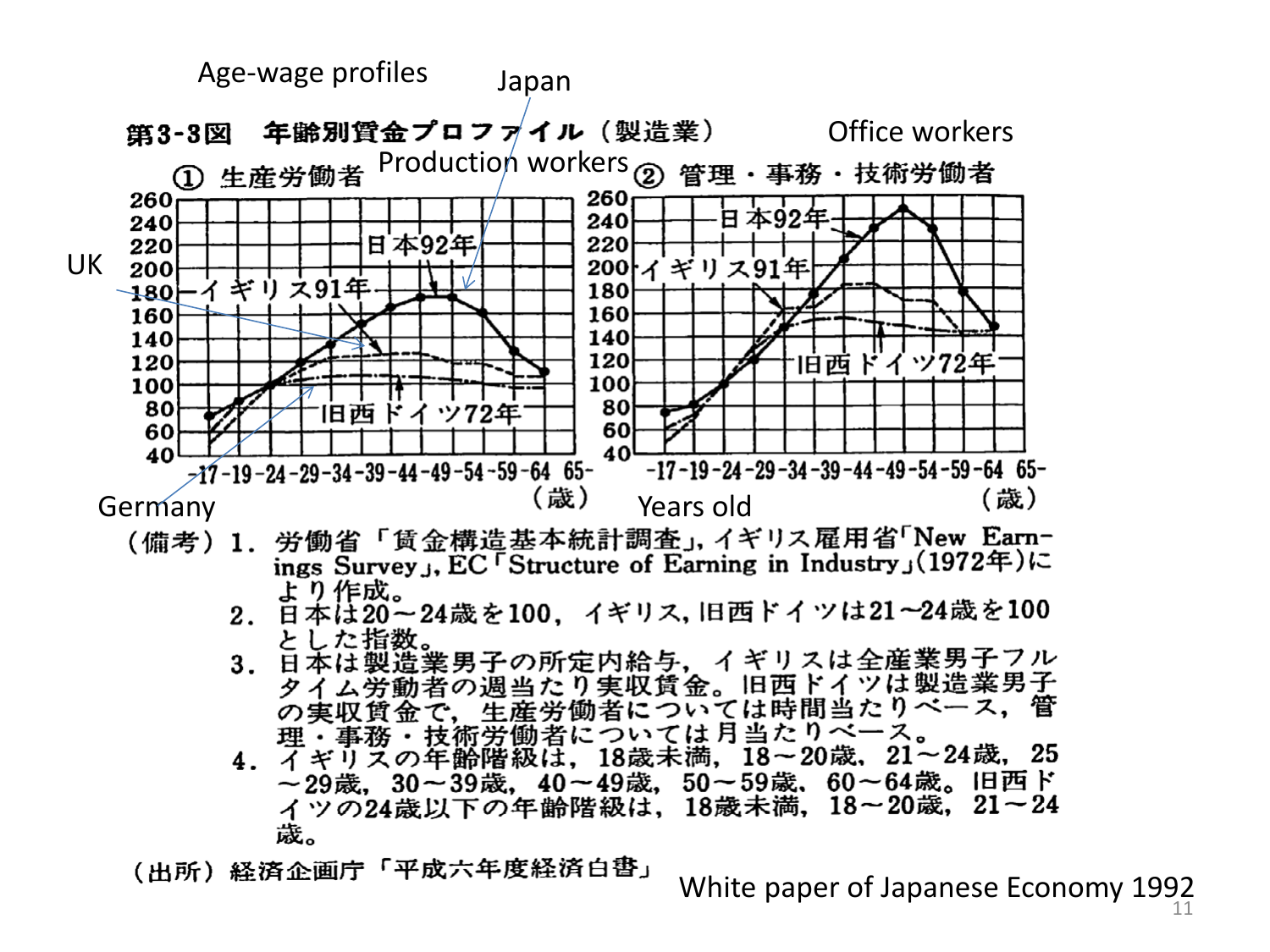### Figure 1. The median monthly wage profile of the manufacturing industry

### Figure 1a. University graduates, Large-sized firm Figure 1b. University graduates, Small- to medium-sized firm Figure 2a. University graduates, Large-sized firm Figure 2b. University graduates, Small- to medium-sized firm 222324252627282930313233343536373839404142434445464748495051525354 222324252627282930313233343536373839404142434445464748495051525354 222324252627282930313233343536373839404142434645464748495051525354 222324252627282930313233343536373839404142434445464748495051525354 Age Age Age Am **M. M. 1000 & 1000** 1989 & 1990 **CONTACTOR** 1989 & 1998 **M. M. 1995 & 1999** DOOT & DOOR 1989 & 1990 **B B 1998 & 1999** 2007 & 2008 -<br>1989 & 1990 **M. M. 1998 & 1999** 2007 # 2008 Figure 1d. High school graduates, Small- to medium sized firm Figure 1c. High school graduates, Large-sized firm Figure 2d. High school graduates, Small- to medium-sized firm Figure 2c. High school graduates, Large-sized firm 18 20 22 24 25 28 30 32 34 36 38 40 42 44 46 48 50 52 54 18 20 22 24 26 28 30 32 34 36 38 40 42 44 46 48 50 52 18 20 22 24 26 50  $52 - 5$ 18 20 50.52  $77$ 754 1989 & 1990  $= 1993.41999$ 2007 & 2009 1989 & 1990  $= 1998.41995$  $-2007 \pm 2008$ 1989 & 1990 **M M 1992 & 1999** 2007 & 2008 1989 & 1990 ■ 1998 & 1999 2007 & 2008

Source: Basic Survey on the Wage Structure (various issues)

Note: The median monthly wage is calculated based on the total amount of monthly contractual cash earnings and the twelf part of annual special cash earnings of previous year. This is deflated by the consumer price index for Japan (general, excluding part of annual special case earnings of previous year. This is uniformly use constract employees. "Small- to medium-sized firm" has less<br>imputed rent). "Large-sized firm" has more than 1000 indefinite-contract employees. "

Source and Note: The same as Figure 1.

### Figure 2. The median monthly wage profile of the non-manufacturing industry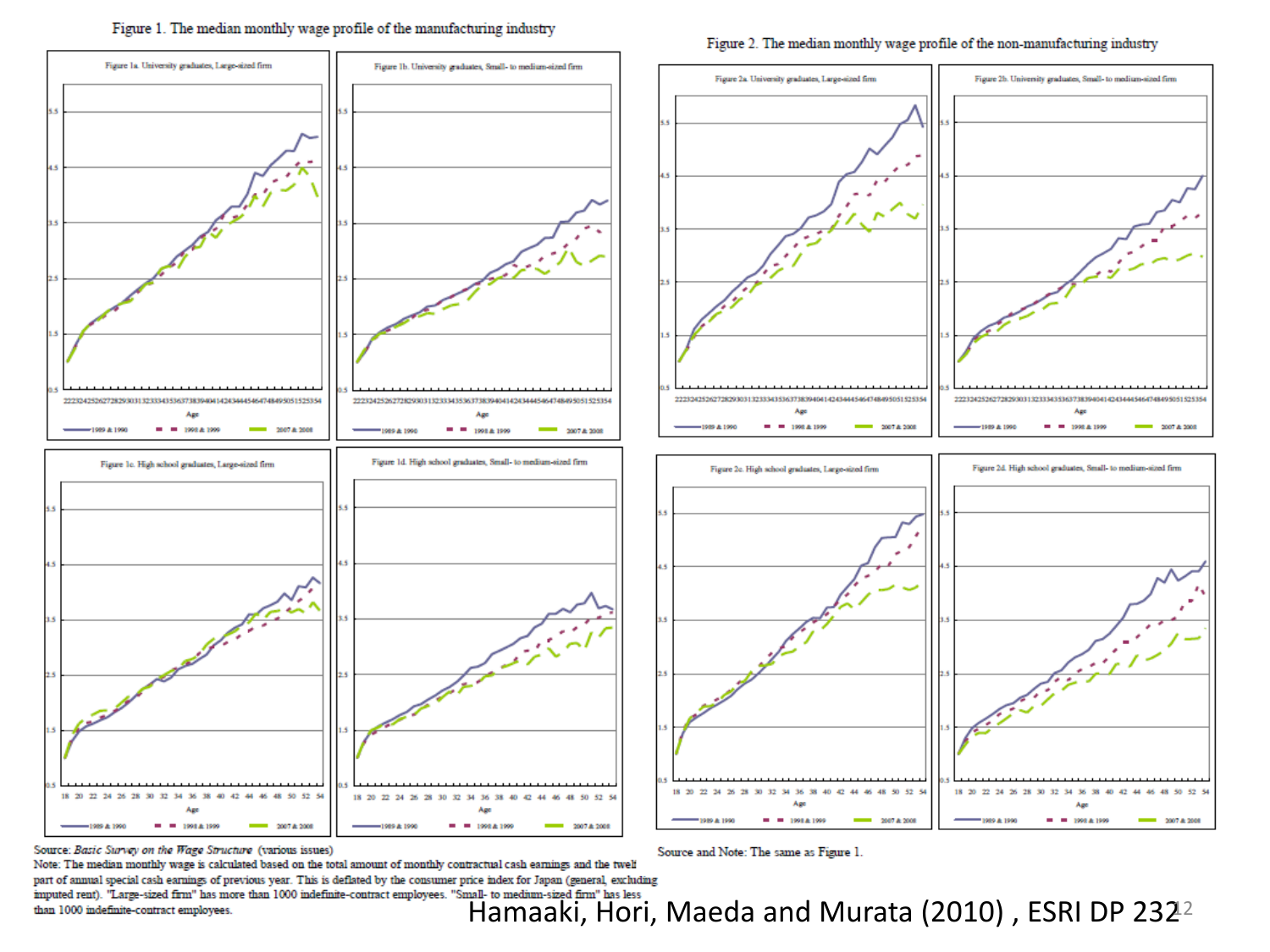

Kawaguchi(2011)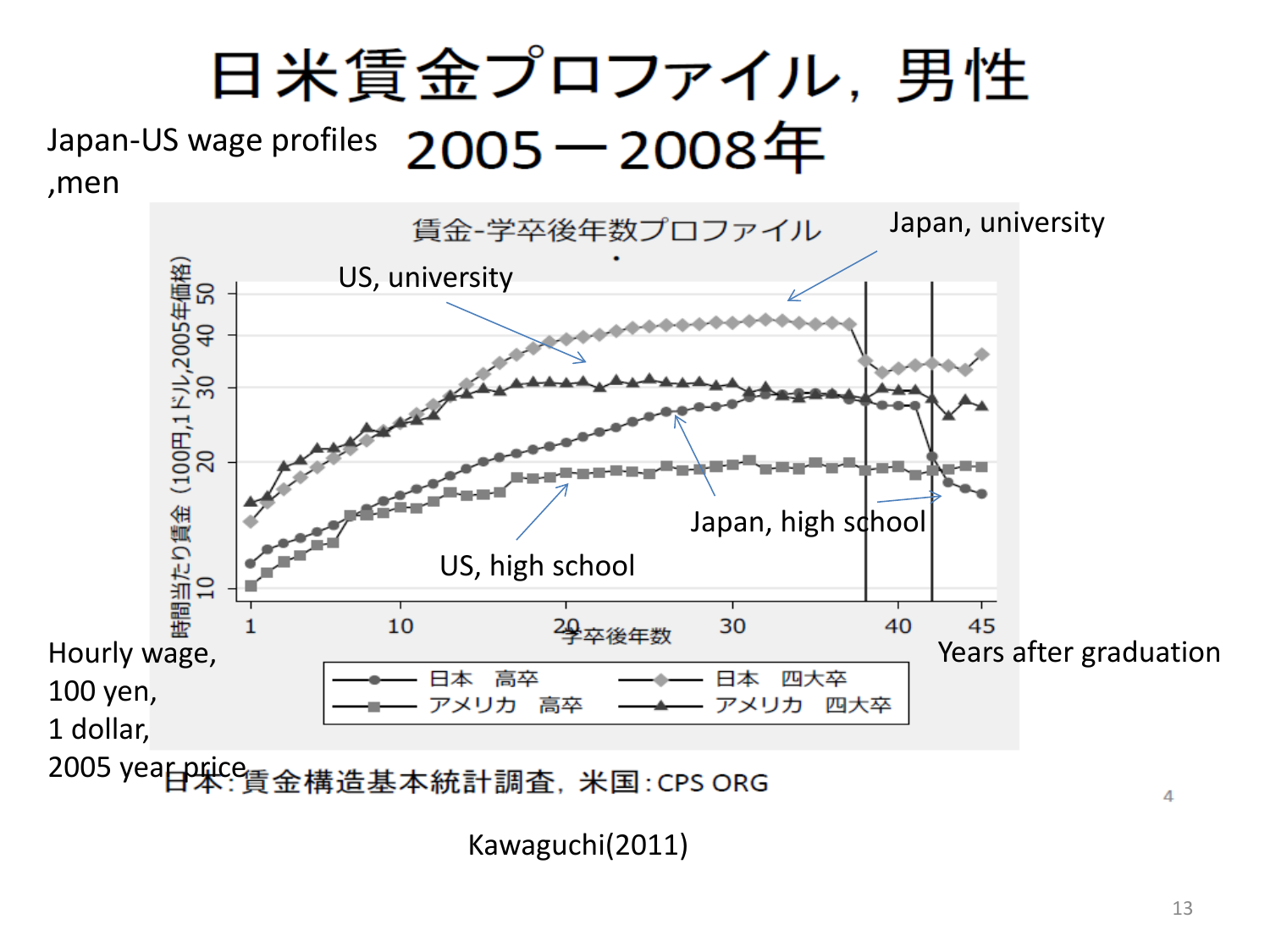### Age-wage profile for large Japanese companies by the final job rank 1000 yen, annual wage more than 1000 employees)



Ebihara (2014) Source: Basic Survey of Wage Structure Lettifiana (2014) The State of The State Structure Source: Basic Survey of Wage Structure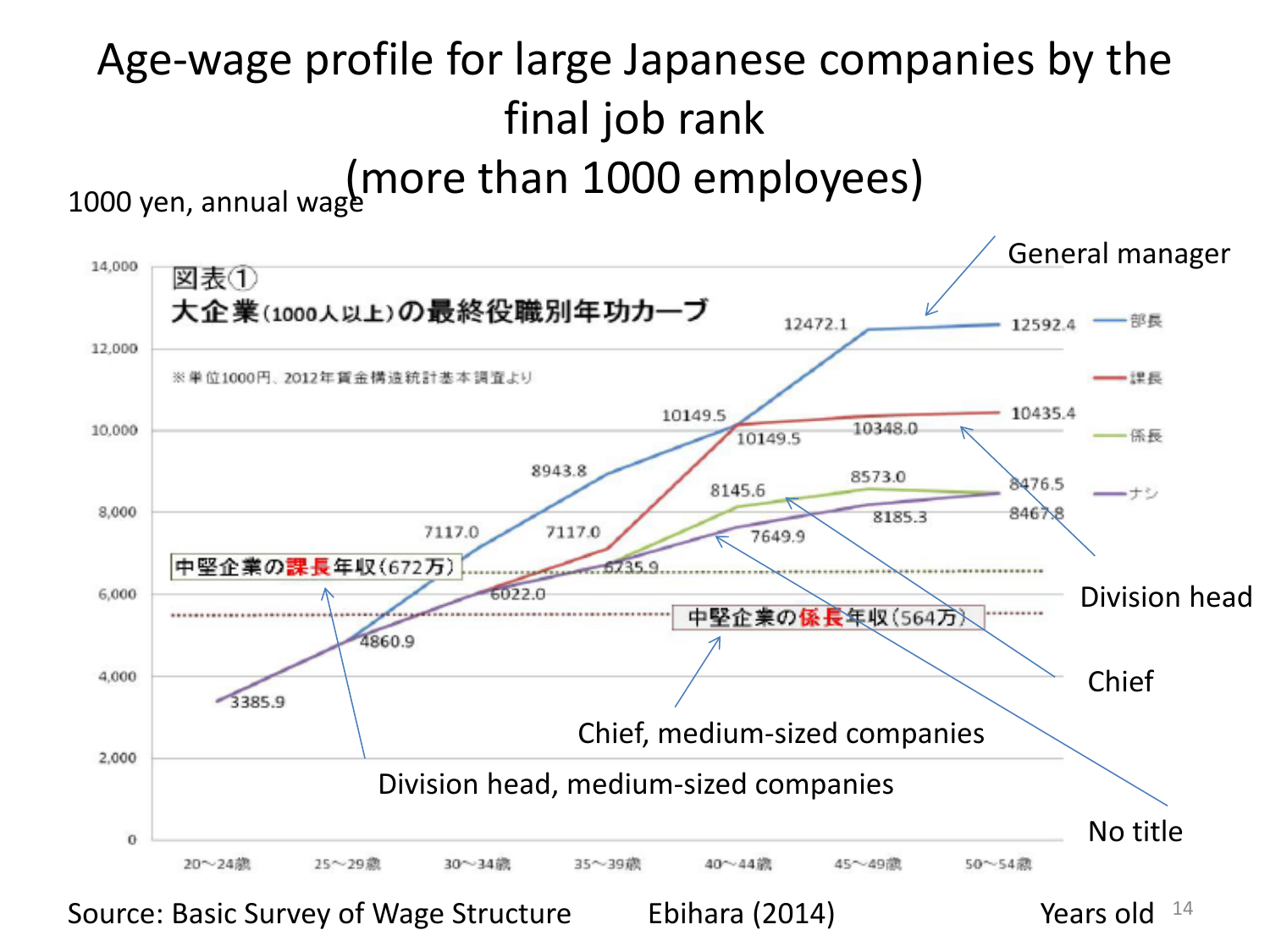### Deferred compensation ("seniority wage")

- In an international comparison of wage systems, the Japanese system is characterized by a deferred compensation (a "Lazear" type).
	- Steeper wage profile (lower than productivity in the younger period and higher than productivity in the older period)
	- A large decline after mandatory retirement
- Although the steepness of wage profile has slowed down over the last 20 years….
- The Japanese system still demonstrates a clear difference from that of Western systems, in which wages typically stop increasing once workers turn 40 years old and thereafter.
- International difference in the meaning of "seniority" in employment system
	- Senior workers have higher wages in Japan.
	- Senior workers have less opportunities to be dismissed for economic reasons in the US or Europe.  $15$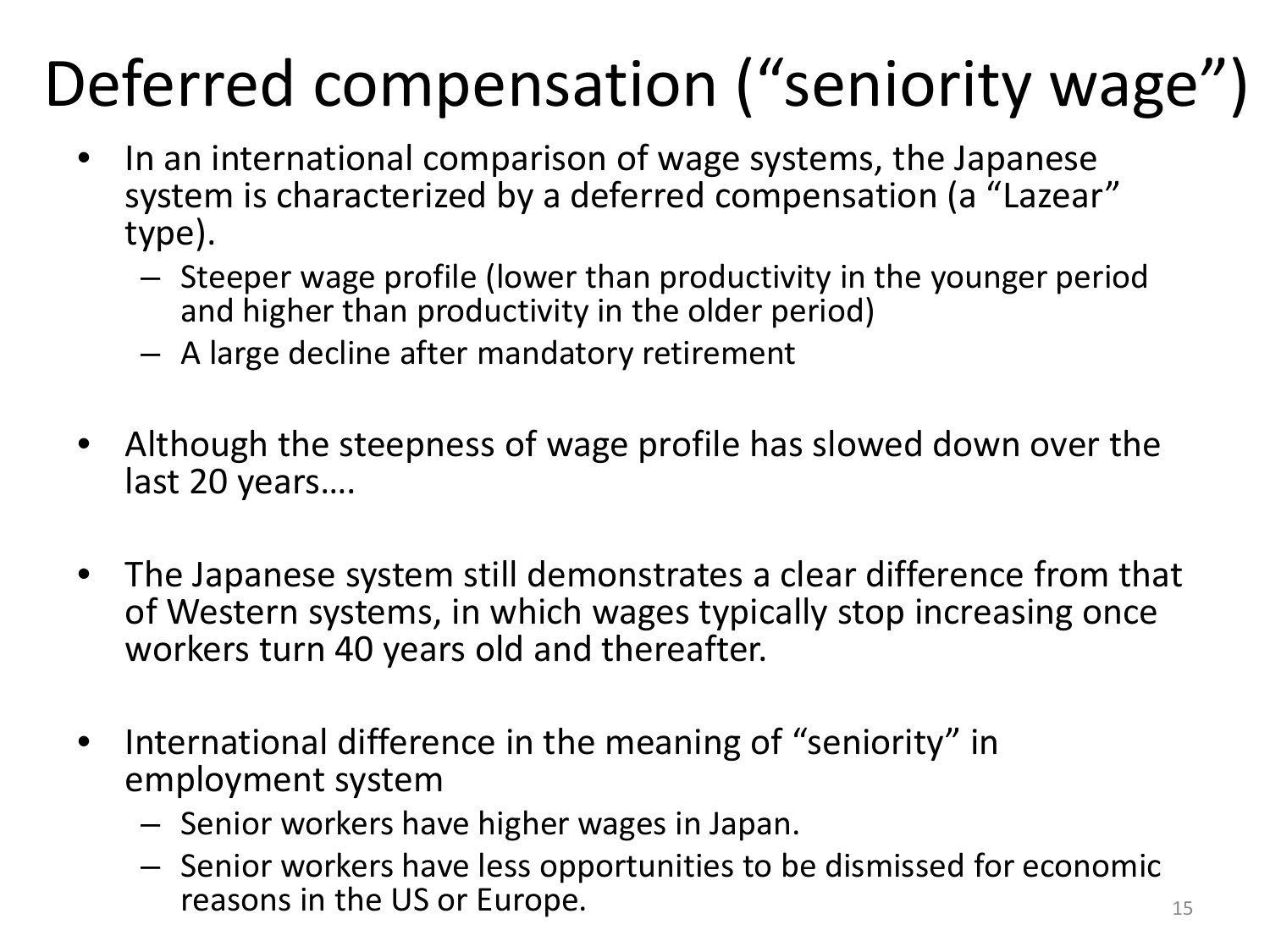# EESL<br>(Elderly Employment Stabilization Law)

• The law requires employers that have an company mandatory retirement age ("MRA") set at an age less than 65 to provide continuing employment opportunities for their retiring employees until the age of 65.

Revision in 2006

- Employers are compliant by adopting either one of the 3 measures:
	- To raise the current MRA to 65.
	- To keep the current MRA (if less than 65) while introducing a system of continuation of employment (or "Rehire System") to provide employment opportunities to all employees who wish to continue working beyond the MRA.
	- To completely eliminate the MRA system of forcing employees to retire at a certain age.

Revision in 2013

- All employees who wish to continue working beyond 60 must be given the opportunity to do so.
- Companies using the Rehire approach would typically apply a different work contract to the rehired employees which may include changing their job roles and reducing the salary level.
- The working conditions including pay and benefits may differ from those prior to 60 and may be set out separately from other employees.  $16$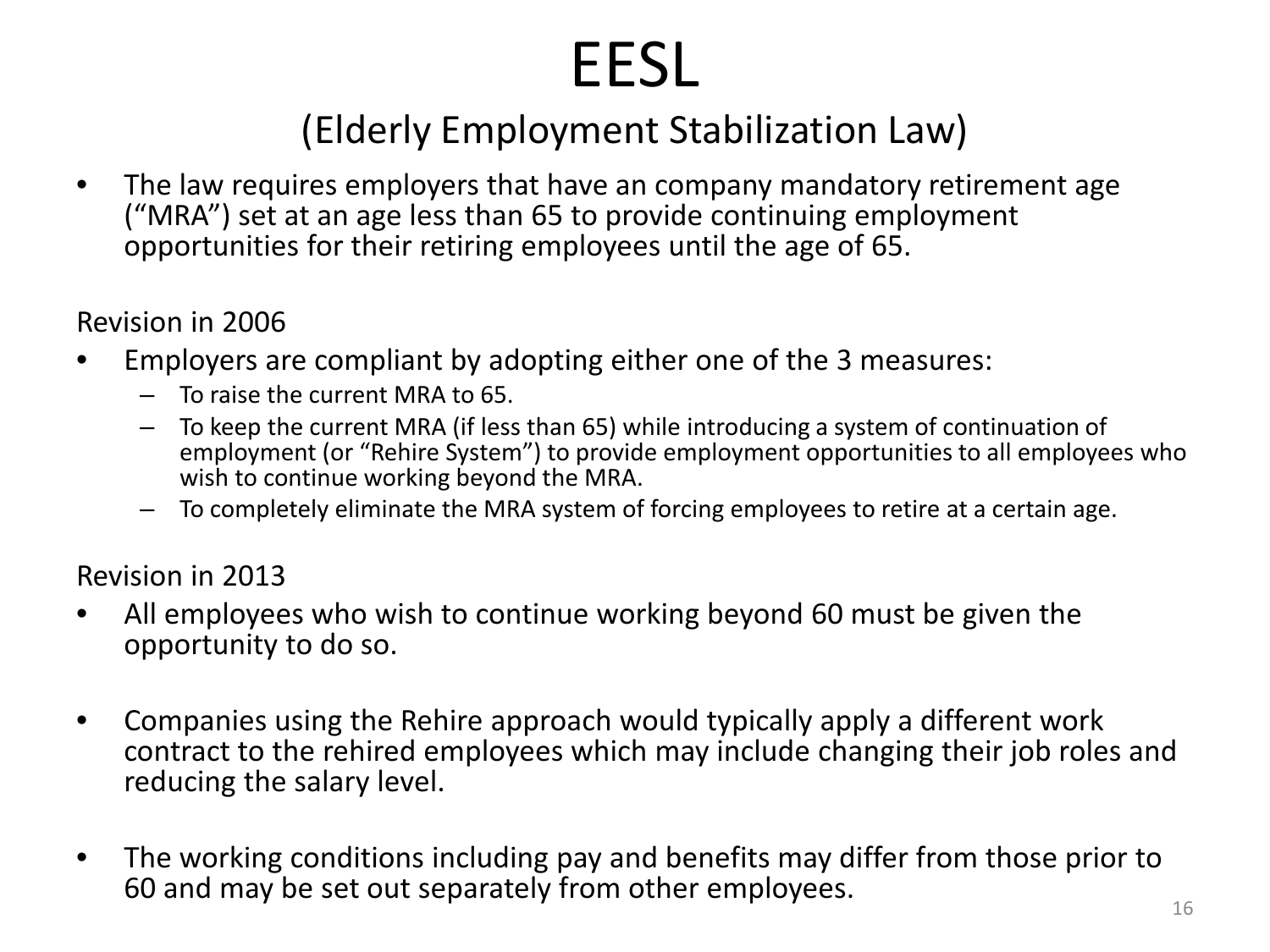### To promote elderly employment

- Keeping older workers in their jobs at the same elevated wages is difficult.
- They must accept lower pay and reshuffled work duties.
- In order to establish retirement age postponement or adapt the newly-introduced mandatory rehire system smoothly, businesses must shift to the Western system of curbing wage growth at an early stage.
- This can be done with the introduction of limited type regular employment practice in the middle of worker's career.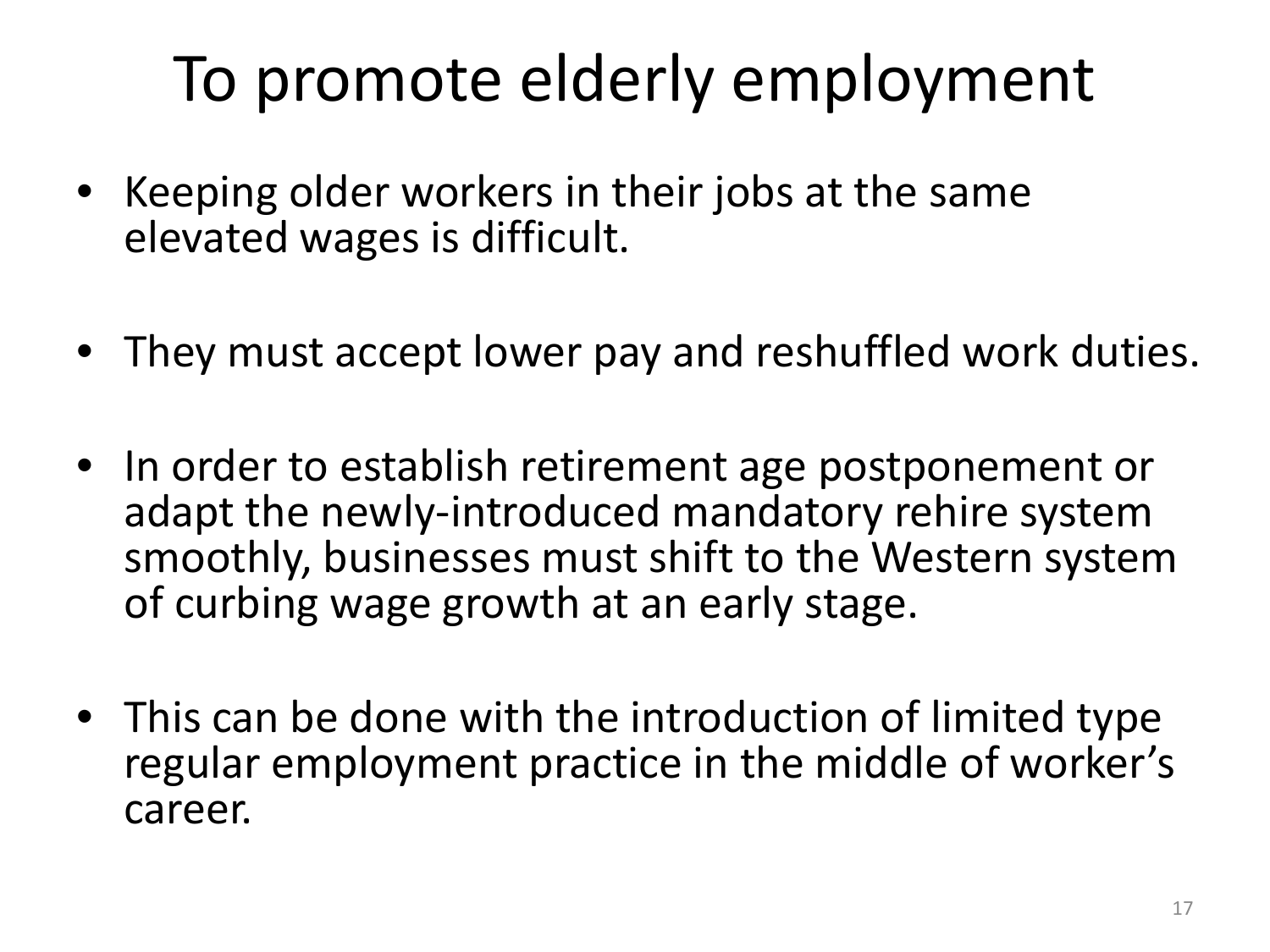### How to cope with wage decrease

- People in their 40s and 50s are the generations that are saddled with mortgages and heavy costs of children's education, and cannot maintain their livelihood unless their wages continue to increase.
- Thus, Japan can no longer sustain the social model of men being the breadwinner of the family and women staying at home to look after domestic affairs.
- Both the husband and wife must work to bring in a reasonable combined income.
- For working parents to raise their children, it is not possible for both parents to be unlimited type regular workers subject to long working hours.
- The spread of limited type regular employment is needed.